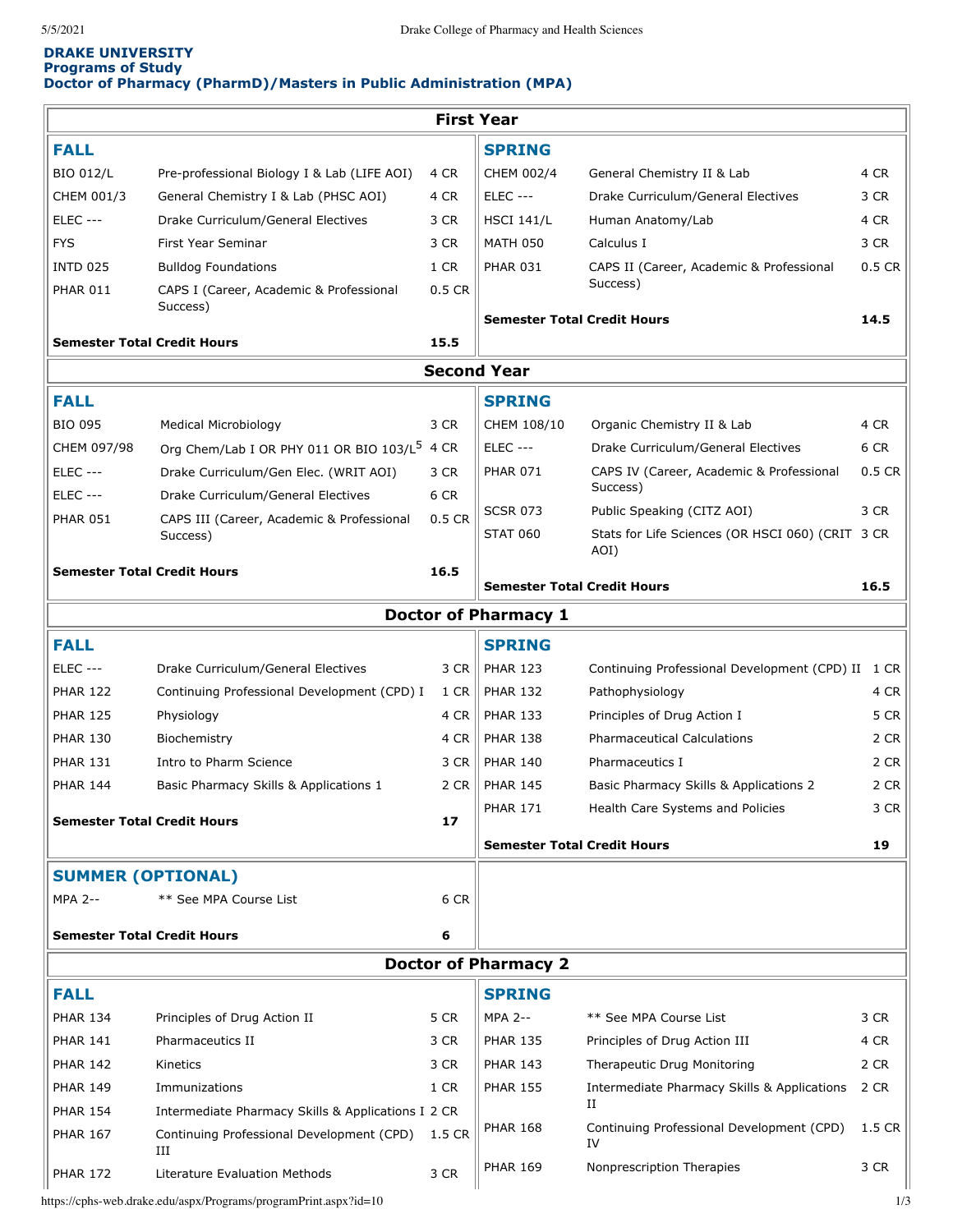| 5/5/2021                                         |                                             |       | Drake College of Pharmacy and Health Sciences |                                              |       |  |  |  |  |
|--------------------------------------------------|---------------------------------------------|-------|-----------------------------------------------|----------------------------------------------|-------|--|--|--|--|
|                                                  | <b>Semester Total Credit Hours</b>          | 18.5  | <b>PHAR 190</b>                               | Therapeutics I                               | 3 CR  |  |  |  |  |
|                                                  |                                             |       | <b>Semester Total Credit Hours</b>            |                                              | 18.5  |  |  |  |  |
| <b>SUMMER (OPTIONAL)</b>                         |                                             |       |                                               |                                              |       |  |  |  |  |
| <b>MPA 2--</b>                                   | ** See MPA Course List                      | 6 CR  |                                               |                                              |       |  |  |  |  |
|                                                  | <b>Semester Total Credit Hours</b>          | 6     |                                               |                                              |       |  |  |  |  |
| <b>Doctor of Pharmacy 3</b>                      |                                             |       |                                               |                                              |       |  |  |  |  |
| <b>FALL</b>                                      |                                             |       | <b>SPRING</b>                                 |                                              |       |  |  |  |  |
| <b>MPA 2--</b>                                   | ** See MPA Course List                      | 6 CR  | MPA 2--                                       | ** See MPA Course List                       | 3 CR  |  |  |  |  |
| <b>PHAR 174</b>                                  | Management in Pharmacy                      | 3 CR  | <b>PHAR 162</b>                               | Pharmacy Law & Ethics                        | 3 CR  |  |  |  |  |
| <b>PHAR 175</b>                                  | Continuing Professional Development (CPD) V | 2 CR  | <b>PHAR 173</b>                               | Applied Social and Administrative Pharmacy   | 3 CR  |  |  |  |  |
| <b>PHAR 184</b>                                  | Advanced Pharmacy Skills & Applications I   | 2 CR  | <b>PHAR 176</b>                               | Continuing Professional Development (CPD) VI | 2 CR  |  |  |  |  |
| <b>PHAR 191</b>                                  | Therapeutics II                             | 5 CR  | <b>PHAR 185</b>                               | Advanced Pharmacy Skills & Applications II   | 2 CR  |  |  |  |  |
| <b>Semester Total Credit Hours</b><br>18         |                                             |       | <b>PHAR 192</b>                               | Therapeutics III                             | 5 CR  |  |  |  |  |
|                                                  |                                             |       | <b>Semester Total Credit Hours</b>            |                                              | 18    |  |  |  |  |
| <b>SUMMER (OPTIONAL)</b>                         |                                             |       |                                               |                                              |       |  |  |  |  |
| <b>MPA 2--</b>                                   | ** See MPA Course List                      | 3 CR  |                                               |                                              |       |  |  |  |  |
|                                                  | <b>Semester Total Credit Hours</b>          | з     |                                               |                                              |       |  |  |  |  |
| Doctor of Pharmacy 4 (12 months/May through May) |                                             |       |                                               |                                              |       |  |  |  |  |
| <b>FALL</b>                                      |                                             |       | <b>SPRING</b>                                 |                                              |       |  |  |  |  |
| <b>PHAR 285</b>                                  | Rotations                                   | 22 CR | <b>PHAR 285</b>                               | Rotations                                    | 18 CR |  |  |  |  |
|                                                  | <b>Semester Total Credit Hours</b>          | 22    | <b>Semester Total Credit Hours</b>            |                                              | 18    |  |  |  |  |
| <b>Total Program Hours: 227</b>                  |                                             |       |                                               |                                              |       |  |  |  |  |
|                                                  |                                             |       |                                               |                                              |       |  |  |  |  |

## **Program Notes:**

OPTIONAL SUMMER COURSE WORK: Students who wish to complete both degrees in the four professional years will need to plan to complete MPA courses during the summer sessions.

A total of 211 credits are required to complete the pharmacy degree.

Students will be expected to complete the Drake Curriculum requirements. Drake Curriculum requirements not fulfilled through required course work: Artistic Experience, Engaged Citizen, Historical Foundations (2 courses), Global and Cultural Understanding, and Written Communication.

Professional electives (5 cr.) are satisfied by MPA coursework (6 cr. for P1 students entering Fall 2019 and prior).

Students may enroll in additional summer coursework or complete final MPA courses after PharmD completion. If the dual curriculum requires more than 18 credit hours in the fall or spring semesters, a credit fee waiver will be requested on the student's behalf. If students wish to take beyond the required credit hours for the semester, they will need to request an "Over 18 Hours Request Form," which can be found in the Forms Library, and the additional course work will not qualify for an overload fee waiver.

## **\*\* MPA Course List**

(also may be completed during summers or after obtaining PharmD)

\*MPA 215 – Changing Environment and Management of Public and Nonprofit Organizations

\*MPA 216 – Managing Human Resources as Assets

- \*MPA 217 Applying Information, Research and Analysis in Nonprofit and Public Environments
- \*MPA 220 Public Budget and Financial Management
- \*MPA 221 Public Organizations and Leadership
- \*MPA 226 Public Policy Decision Making and Analysis
- \*MPA 260 Applying Innovative Solutions to Current Problems (Capstone)

Students in the combined program also complete two electives of 3 credits each.